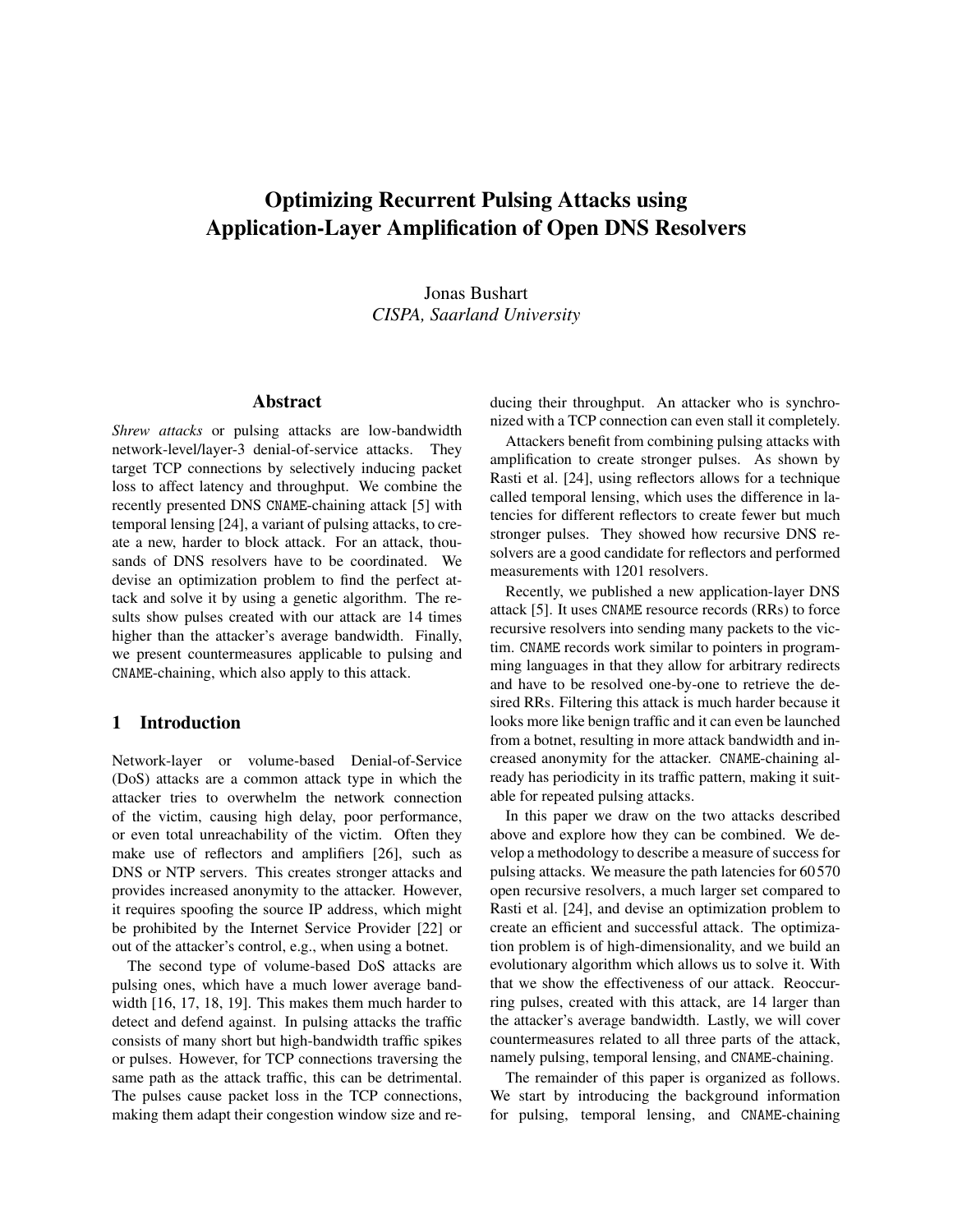in [Section 2.](#page-1-0) We continue with the attack setup and threat model in [Section 3.](#page-2-0) [Section 4](#page-3-0) describes our model for optimal pulsing and explains how we use evolutionary algorithms to solve the optimal pulsing problem. The evaluation is contained in [Section 5](#page-5-0) and followed by a discussion about the limitations of our current implementation. Lastly, we provide an overview over countermeasures applicable to pulsing, temporal lensing, and CNAME-chaining in [Section 7.](#page-7-0)

## <span id="page-1-0"></span>2 Related Work

This section describes some previous work on pulsing Denial-of-Service attacks and CNAME-chaining attacks, both of which are building blocks for our attack scheme. We explain the basics of each of them, as far as it is relevant for this paper.

#### 2.1 Pulsing Denial-of-Service Attacks

Denial-of-Service (DoS) or Reduction-of-Quality attacks on TCP connections can be performed with short traffic pulses. Named as *shrew attack*, these pulsing attacks were first presented in 2003 by Kuzmanovic and Knightly [\[16,](#page-8-1) [17\]](#page-9-3) and further analyzed by Luo and Chang [\[18,](#page-9-4) [19\]](#page-9-5).

The attack creates short traffic pulses, which fill the buffer of a router and cause packet loss in concurrent connections passing through this router. Packet loss causes two problems for TCP connections. First, TCP exhibits head-of-line blocking as in-order delivery of data is guaranteed. This increases the end-to-end latency because the receiver has to wait for a retransmission of the lost packet. Even with a fast retransmission strategy, it takes at least one round-trip until the retransmitted packet is received. In the case of flows with few packets in total, such as loading of small resources using HTTP, and long round-trip-times (RTTs), this can be a considerable factor for the overall performance. Similarly, if multiple independent resources are multiplexed over a single TCP connection, for example in HTTP/2, a lost packet stalls the independent resources.

The second problem is a bandwidth reduction due to reduced congestion windows. Common TCP algorithms use packet loss as a congestion signal and are very sensitive to packet loss events, especially on high-speed and long distance links [\[2,](#page-8-2) [14\]](#page-8-3). The common TCP algorithms include TCP Reno [\[1\]](#page-8-4) and Cubic [\[25\]](#page-9-6), as used in Linux, and Compound TCP [\[28\]](#page-9-7) used in Microsoft Windows. Inducing packet loss via pulsing attacks, even if there is no permanent link congestion, will lead TCP to reduce the congestion window size and reduce the bandwidth. Scheduling repeated pulsing attacks, before the congestion window recovers, will lead to continuous reduction until it reaches a low steady state.

The effectiveness depends on the time between packet loss (the pulsing interval) and the amount of packet loss. Shorter pulsing intervals leave less time for the congestion window to recover. TCP algorithms can have different responses depending on the amount of packet loss. For small amounts the congestion window is only reduced, while for larger amounts the congestion window is fully reset to the initial size.

#### 2.1.1 Pulsing with DNS

Pulsing requires a high-bandwidth from the attacker, because the attacker's and the victim's bandwidth are directly correlated. To overcome this limitation, Rasti et al. [\[24\]](#page-9-0) presented in 2015 *temporal lensing*, which trades off long low-bandwidth for a short high-bandwidth pulse. The attacker will pick a reflector to use as a relay to send a packet to the target. A reflector is any host, which can be brought to send packets to a third-party. In the simple case these can be servers which respond to spoofed UDP packets, like DNS or NTP [\[26,](#page-9-1) [29\]](#page-9-8). Each reflector has a different path lengths, such that two packets sent at the same time will arrive at different times at the target. The attacker can measure this difference and adapt their timing while sending. They send the packets at different points in time, such that they arrive at the same time. The attacker uses reflectors with a wide range of path latencies to increase the lensing factor, which is the maximal bandwidth at the target compared to the attacker's one.

Rasti et al. used DNS resolvers as reflectors. They are a good fit due to their abundance, providing a wide range of different path latencies, and are easy to use as reflectors. In their paper they cover single-pulse and multipulse attacks. They observe how the retransmission behavior of DNS resolvers leads to multiple pulses.

#### 2.1.2 DNS CNAME-Chaining

So far the average bandwidth at the victim mainly depends on the attacker's bandwidth, with temporal lensing allowing for stronger but fewer pulses. We want to extend pulsing with an amplification attack to allow an attacker to create even stronger pulses. For this we will leverage CNAME-chains, that provide high amplification potential with a factor of 8.5 [\[5\]](#page-8-0).

DNS allows arbitrary redirects during the resolution process through the CNAME record type, that can even point to other CNAME records. This allows for amplifying the number of requests a resolver has to perform and was used by Dagon et al. [\[10\]](#page-8-5) and Pfeifer et al. [\[23\]](#page-9-9) to measure resolver behavior. Recently, we [\[5\]](#page-8-0) showed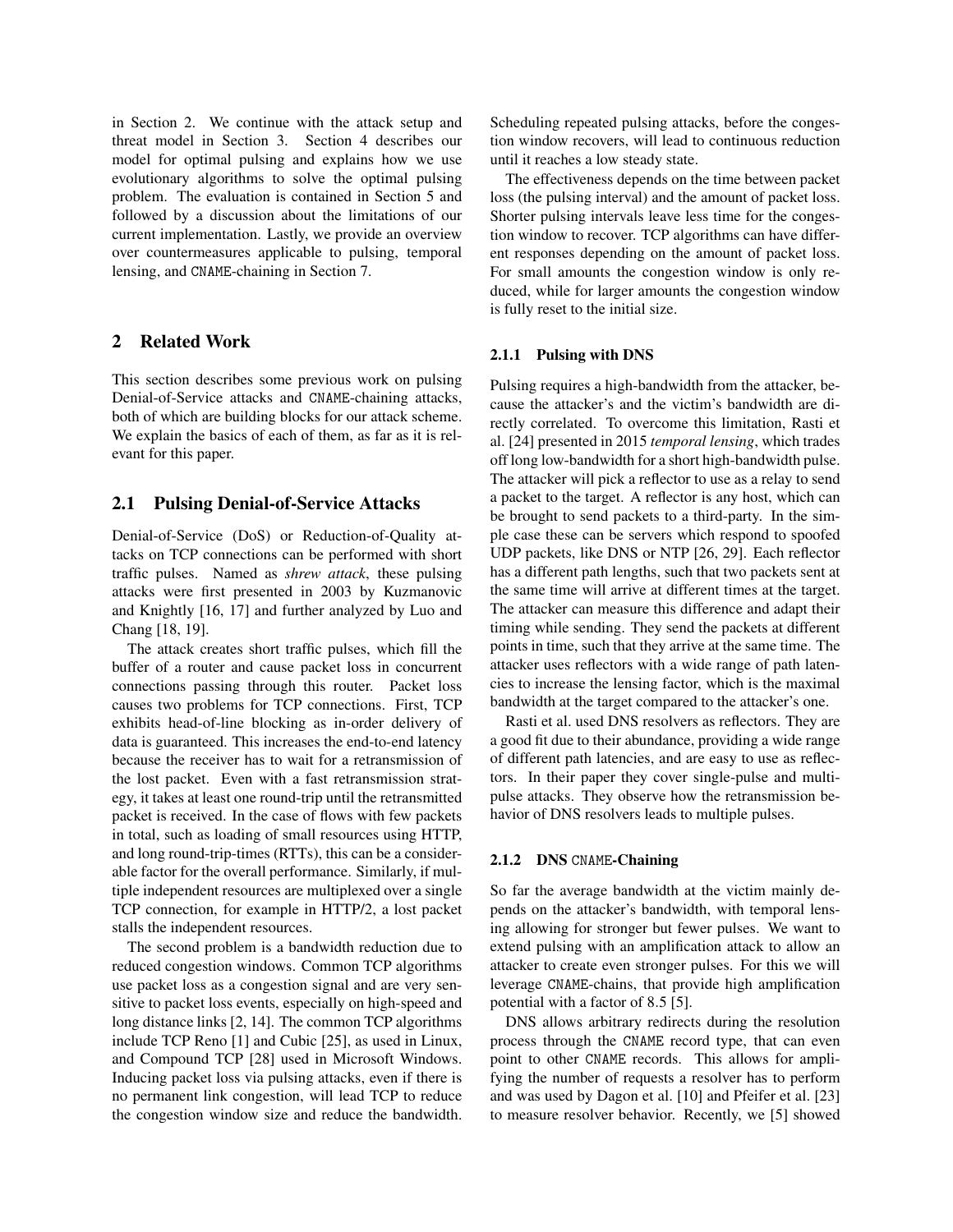

<span id="page-2-1"></span>Figure 1: Attacker *A* brings resolver *R* to send multiple queries to each ANS, causing some amplification. The dashed arrows represent the CNAME pointers between the domain, while the circled numbers  $(1)$ – $(3)$ ) show the CNAME-chain order.

how CNAMEs can be chained for application-level amplification attacks in DNS. In contrast to classical volumebased DoS using DNS the attacker does not require the ability to send spoofed packets. CNAME-chaining is part of the DNS protocol specification and therefore hard to prevent or block. They link two zones together, building CNAME-chains changing the authoritative zone for each redirect. Jumping between different zones prevents resolvers and name servers from optimizing the lookup scheme and forces the resolvers to issue one request for each element in the chain. The whole lookup process is symbolized in [Figure 1,](#page-2-1) where attacker *A* uses a CNAMEchain to bring resolver  $R$  to send multiple queries to each authoritative name server (ANS). If the chain jumps between two zones, this will create 17 lookups for both zones combined. The 17 lookups hold true for a resolver running a recent version of BIND, other DNS resolvers might have different limits.

In this paper we explore how these two attacks can be combined to increase the effect of pulsing attacks without higher bandwidth requirements for the attacker. The CNAME-chains generate a periodic request pattern at the authoritative name servers, which we leverage to build recurrent pulsing.

#### <span id="page-2-0"></span>3 Threat Model and Attack Setup

We introduced the primitive components used for our attack. We will now describe an attack scenario which will be used for the rest of this paper. On the basis of this scenario we explain our attacker and threat model as well as countermeasures in [Section 7.](#page-7-0)

Our attacker wants to attack a cloud hosted service which uses many long-running TCP connections. The attacker knows or can find out where the servers are physically located. Additionally, they can control a DNS zone file on a server located "close" to the target servers and a DNS zone file on an arbitrary second server. We will refer to them as primary authoritative name server (primary ANS) and secondary ANS. The goal is to cause enough packet loss to severely reduce the throughput of and increase the latency for the target service.

The whole setup is shown in [Figure 2.](#page-3-1) It shows the placement of the primary ANS in relation to the target service. The bottleneck connection will be the congested link which causes the packet loss. As the traffic of the target service has to traverse this link, its TCP flows will be affected. The placement of the secondary ANS is unconstrained. Millions of open resolvers are on the Internet and can easily be found by an attacker.

The attacker has multiple options for finding the location of a server. Often the information can be gained through DNS, e.g., a CNAME to a domain associated with a cloud provider. The IP address of the target service is another good way to find the hosting provider.

For the second requirement, the primary ANS, the attacker could rent a VM from the same hoster. In other cases, buying DNS or web hosting from a provider using the same data center is possible. The important part is the "close" location to the target service, which for this case means that the primary ANS shares part of the path to the Internet with the target service. Sharing a part is important, because this is where the packet loss can be triggered to affect the target.

The secondary ANS can be located almost arbitrarily, except being the same machine as the primary ANS. It will receive considerable fewer queries than the primary ANS as most of them will be cached by the resolver. The ANSs will be configured according to the setup used in our earlier paper [\[5\]](#page-8-0) by creating two zones with CNAME entries pointing to the zone of the other ANS. This ensures that the attack works on all ANSs by preventing optimizations which would speed up the chain lookup for the resolver.

Besides the ANS setup, a list of reflectors and accurate timing between them and the ANSs is required. The reflectors will be open DNS resolvers or simply *resolvers*. They process queries from any client on the Internet and perform DNS resolution, which forces them to send multiple requests to each ANS. This results in a variable timing between the point a client sends the query and the point when the ANS receives them.

Scanning the Internet on UDP port 53 reveals many open resolvers and can be performed in under an hour [\[11\]](#page-8-6). Lists of resolvers can be downloaded [\[8\]](#page-8-7), if scanning is not viable. Our attacker only needs the ability to send UDP packets. This is in contrast to volumebased reflective distributed DoS attacks [\[26\]](#page-9-1), which require spoofed source IP addresses for the attack traffic. In our setup the attacker can operate from a single source or even use botnets to increase anonymity and total bandwidth.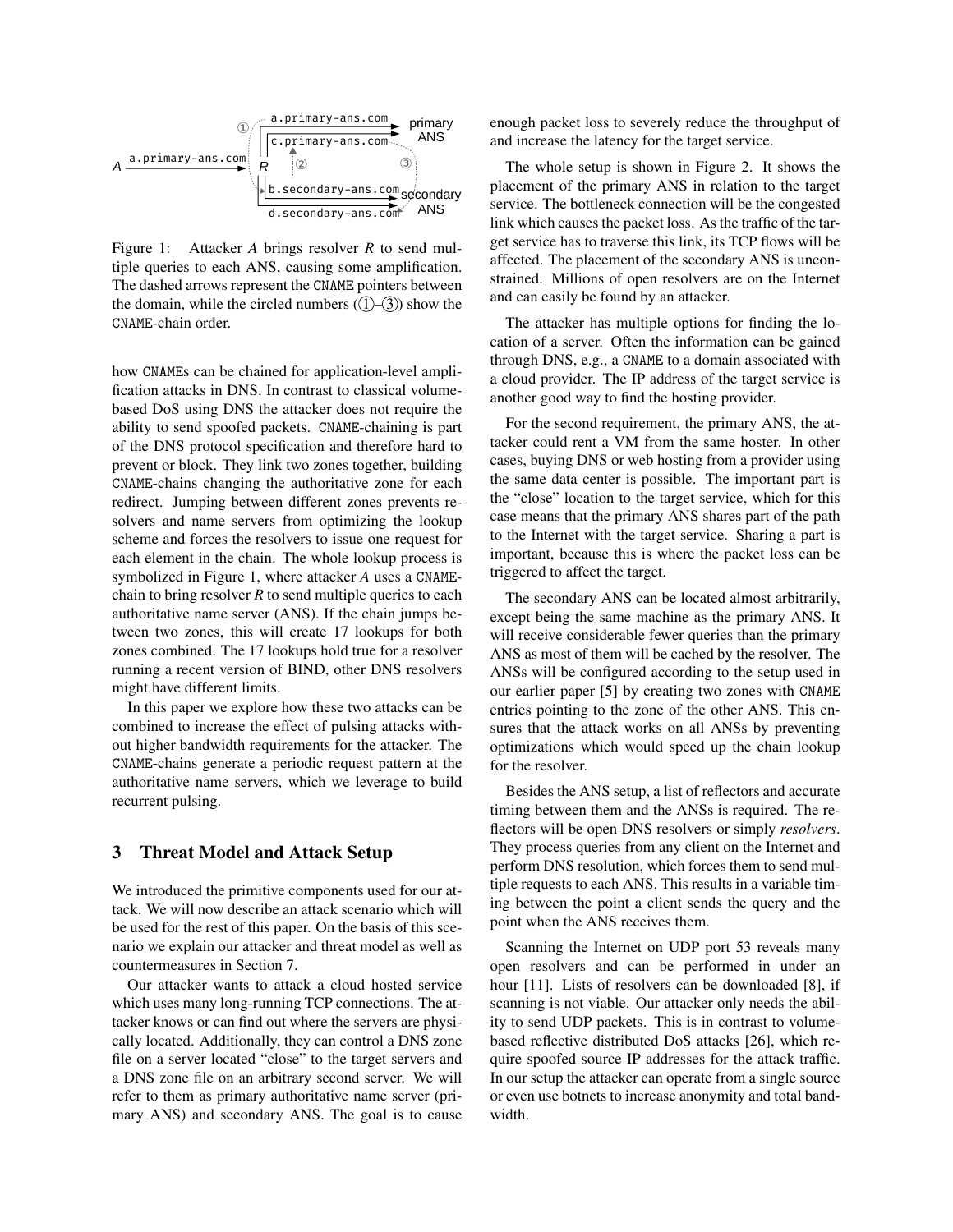

<span id="page-3-1"></span>Figure 2: The figure shows how all parts are connected with each other. Important is the placement of the primary ANS, such that it shares the bottleneck connection with the target service. The bottleneck connection will be the congested link causing the packet loss during the pulsing. The placement of the secondary ANS is unconstrained. Open resolvers can be found by scanning the Internet or downloading lists of resolver IP addresses. The icons by VRT Systems are licensed under CC BY-SA 3.0 [\[9\]](#page-8-8).

### <span id="page-3-2"></span>3.1 Accurate Timing

For achieving the temporal lensing effect, accurate timing information between all parties, i.e., the attacker, resolvers, and both ANSs is required. They are easy to measure by sending DNS queries to the resolvers and observing the response times. We name the RTT between attacker and resolver  $RTT_{A/R}$  and analogously the RTT between resolver and ANS as *RT TR*/*NS*.

Measuring  $RTT_{A/R}$  is accomplished by requesting a cached resource record and measuring the response time. The time between resolver and ANS, denoted as *RT TR*/*NS*, is measured by sending queries to non-cached resource records, such that the resolver has to fetch the records from the ANS. By subtracting  $RTT_{A/R}$  from the measured RTT we gain *RT TR*/*NS*. The important time is the one between resolver and primary ANS, as these RRs will not be cached and thus will cause traffic. All RRs of the secondary ANS will be cached by the resolver after the first lookup, thus they resolve instantaneously and do not affect the timing calculations.

Halving the RTTs gives the delay from attacker to ANS. This assumes a symmetric delay for the return path, which might not always hold true, but is a good enough approximation [\[24\]](#page-9-0). The attacker can now perform a pulse by picking an initial delay *d<sup>R</sup>* depending on the resolvers, such that  $\forall R.d_R + (RTT_{A/R} + RTT_{R/NS})/2$ is constant. Sending a packet to resolver *R* after *d<sup>R</sup>* will result in pulse where all packets arrive at the same time.

## <span id="page-3-0"></span>4 Pulsing

This section is constructed as follows. We assume the attacker has completed the attack setup which includes measuring the round-trip-times (RTTs) as described in the last section. We then define how an optimal recurrent pulsing attack will look like and describe an optimization problem to create them. Based on this optimization problem of coordinating thousands of reflectors, we develop an evolutionary algorithm which can solve this high-dimensional problem efficiently.

#### 4.1 Optimal Recurrent Pulsing for Chains

[Section 3.1](#page-3-2) describes how the timing for a single pulse can be calculated. Chaining attacks requires a more complex strategy. Lookup chains started at different resolvers will get out of sync after a few chain elements, due to varying  $RTT_{R/NS}$  values. To create several pulses, one can carefully align the chains such that the various request periods add up and exceed the victim's resources. This results in a trade-off between creating pulses (which requires delaying requests) and the average attack bandwidth (which suffers from delays).

We define the goal of recurrent pulsing as exceeding the target's estimated maximum resources as long as possible. The intuition behind this goal is that at all times when the attack traffic exceeds the available resources, packet loss will occur and harm the victim. We model this in an optimization strategy that—given a set of initial per-resolver delays to start the first chain—optimizes the overall time the target's bandwidth is over a certain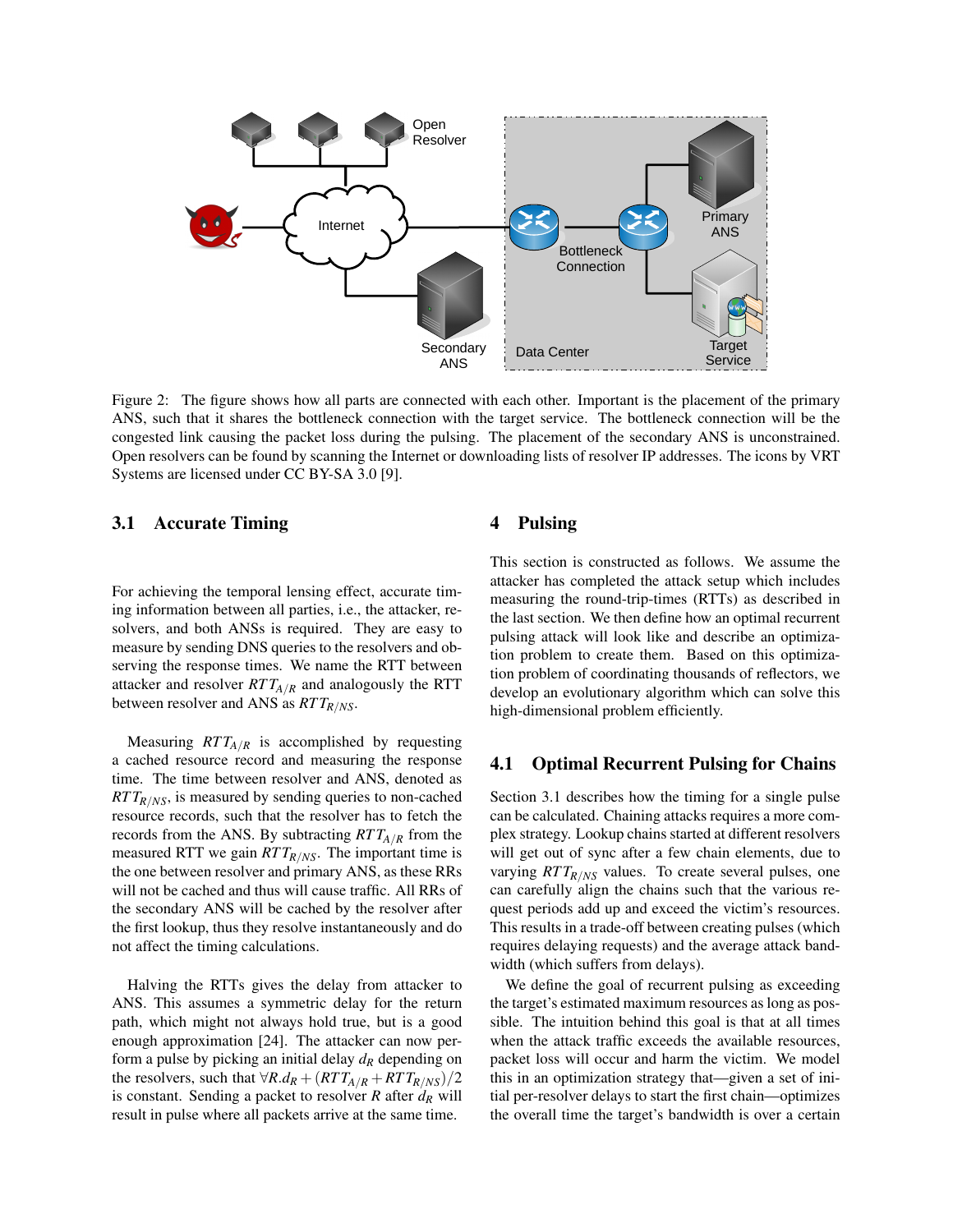threshold. More formally, we define an optimization function *f*

<span id="page-4-0"></span> $f_T(\mathscr{D}) = \int s_T(t, \mathscr{D}) dt$  (1)

,

with

$$
s_T(t, \mathcal{D}) = \begin{cases} 1 & \text{if } b(t, \mathcal{D}) \ge T \\ 0 & \text{else} \end{cases}
$$

where  $b(t, \mathcal{D})$  is the attack bandwidth reaching the victim at time *t* and *T* is the target's available bandwidth. For each resolver  $r \in \mathcal{R}$ , the attacker can choose an arbitrary delay  $d_R$  with  $\mathcal{D} = \{d_R | R \in \mathcal{R}\}$  to maximize  $f(\mathcal{D})$ . They can then estimate the attack bandwidth  $b(t, \mathcal{D})$  by computing how many queries would arrive at the victim given the per-resolver RTTs *RT TA*/*<sup>R</sup>* and *RT TR*/*NS*.

BIND is one of the most commonly deployed DNS resolvers [\[5,](#page-8-0) [15\]](#page-8-9), therefore to simplify matters we assume all resolvers behave like BIND. It follows CNAMEchains for 17 elements in total of which nine will be sent towards the victim. We refer to this as the *chain length limit*. Resource records (RRs) can be marked as non-cachable, by settings the time-to-live (TTL) value to zero. BIND caches such RRs until the internal timestamp counter ticks to the next seconds. After the record has expired, fetching it again takes *RT TR*/*NS*, so chain restarts can happen every  $1 s + RTT_{R/NS}$  to ensure that they are never cached by the resolver.

Other resolvers have different chain lengths limit or truly never cache a RR. In practice, an attacker could perfectly fingerprint each resolver software and adapt the maximum chain length and request frequency per resolver. There are resolvers with lower chain length limits, which would result in an overall lower amplification, while the ones with higher limits increase it. Resolvers, which never cache a RR, are beneficial, because they can be scheduled more freely, as chain restarts can happen every  $RTT_{R/NS}$  for them.

## 4.2 Evolutionary Model

While the aforementioned method is optimal, solving the optimization is impractical. Choosing optimal values for  $d<sub>R</sub>$  quickly becomes intractable, as the number of resolvers increases. There is one delay value to choose per resolver, resulting in an  $|\mathscr{R}|$ -dimensional optimization problem.

To tackle this complexity, we decided to explore evolutionary algorithms for finding a good (yet not optimal) solution to this optimization problem. Evolutionary algorithms borrow ideas from evolution to build algorithms without much expert knowledge. Genetic algorithms [\[13\]](#page-8-10), a form of evolutionary algorithms, have demonstrated quick convergence to a good solution for many optimization problems [\[20\]](#page-9-10). Technically, genetic algorithms choose an input population and then use mutation, crossover, and re-selection to optimize towards a given fitness (i.e., optimization) function. While *mutation* functions take a genome representation and mutate its values, *crossover* takes two parent genomes and combines them to create a new one.

#### 4.2.1 Description

Before describing our implementation, please note that it is common practice to fine-tune genetic algorithm before applying them on a large data set. Different population sizes, selection strategies, or mutation probabilities can have large impacts on quality of the results and the speed in which the algorithm converges. In the following, we thus present configuration parameters that we obtained after a grid search to optimize for a low convergence time.

[Figure 3](#page-5-1) provides an overview of our genetic algorithm. An *individual* is the sequence of all resolvers' delay values  $d<sub>R</sub>$  and is represented as an array of length  $|\mathscr{R}|$ . We represent the delay values as integer multiples of 1 ms. Each delay is in the range of 0 ms to 1500 ms. Larger values have little influence on the performance of the algorithm. This is caused by the way the chain restarts are handled, because they occur in regular intervals of  $1 s + RT T_{R/NS}$ . Offsets which differ by a multiple of  $1 s + RTT_{R/NS}$  only differ at the initial start but result in the same alignment. 94.2 % of all measured *RT TR*/*NS* values are below 500 ms. For these the maximal delay span of 1500 ms is enough to represent all possible alignments.

The *population* is the collection of all individuals which exist at any point in time. The initial population is seeded by randomly choosing each delay value from a uniform distribution (0 to 1500). Each individual can be mutated or mixed with other individuals in the population during crossover. A larger population provides more diversity in the genomes and allows more combination in crossover. Our population has a constant size of 1250 individuals.

In each iteration of the genetic algorithm, 50 % of the population is selected for mating, creating 25 % (312) new individuals overall. The selection is based on a maximizing selector, selecting the fittest individuals. After applying crossover and mutation, some old individuals are replaced with new ones. All individuals in the population are equally likely to be replaced with new individuals.

[Figure 3](#page-5-1) gives an overview of our crossover and mutation strategies. We implemented a delta-mutation and a reset-mutation. The delta-mutation occurs with a 30 % chance and alters delays by a random value chosen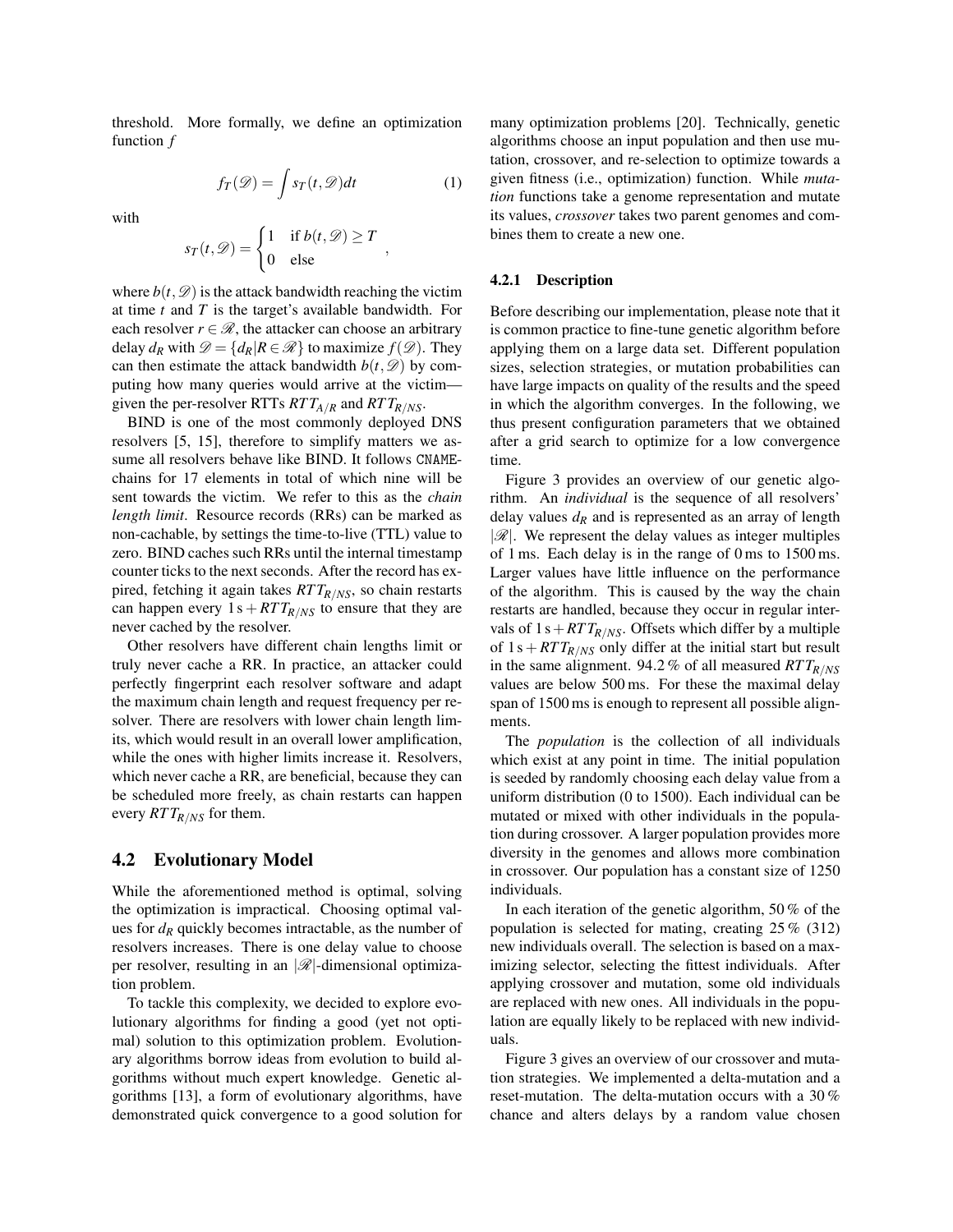

<span id="page-5-1"></span>Figure 3: Graphical representation of implemented crossover and mutation strategies. The delta- and resetmutation have a 4 % chance of mutation per entry, instead of the displayed 30 %.

from a normal distribution with  $\mathcal{N}(0, 30^2)$ . The resetmutation occurs with a 45 % chance and replaces delays with a new value chosen uniformly from the range of 0 to 1500. Each individual delay is mutated with a 4 % probability. For the remaining 25 % of cases no mutation is performed.

Crossover is implemented using one-point-crossover and uniform crossover. For one-point-crossover, performed at 15 % chance, a crossover point *p* in the range  $p \in [0;|\mathscr{R}|]$  (the length of the genome) is chosen uniformly. The new genome will consist of the first *p* delays of the first parent and the remaining  $\mathcal{R} - p$  delays from the second parent. The uniform crossover is chosen 85 % of all times and selects each delay with equal probability from either parent.

#### 4.2.2 Optimization Goal

We adapt the optimization function defined in [Equa](#page-4-0)[tion \(1\)](#page-4-0) to make it suitable for a fitness function in genetic algorithms. First, we use a discrete time model, thus we measure the target's bandwidth in intervals of 16 ms each. Aggregating the bandwidth in intervals is a performance optimization. Second, the fitness function should incrementally improve for bandwidth values which are *close* to the chosen threshold (i.e., the target's available bandwidth) to favor individuals that work towards the final goal. We define the fitness function as

$$
f_T(\mathcal{D}) = \sum_{t=0}^{t_{end}} s_T(t, \mathcal{D})
$$
 (2)

with

$$
s_T(t, \mathscr{D}) = \min(\frac{b(t, \mathscr{D})^p}{T^p}, 1),
$$

where  $b(t, \mathcal{D})$  is again the target's bandwidth, but per 16 ms interval, and *T* is the target's available bandwidth.

 $\mathscr{D}$  is the genome which is optimized by the genetic algorithm to maximize  $f_T(\mathscr{D})$ . This fitness function offers more incentives the closer the bandwidth is to the threshold. We set *tend* to 1875, which corresponds to a 30 s interval. The power *p* allows specifying how much the genetic algorithm should favor smaller spikes (the lower *p*, the more it favors also smaller spikes).

We consider two different chain restart strategies, which we term *greedy* and *self-pulsing*. The *greedy* strategy re-starts a chain as soon as possible, which is the aforementioned  $1 s + RTT<sub>R/NS</sub>$  delay between restarts. The *self-pulsing* strategy aligns all chain restarts of the same resolver with itself, such that all packets from the same resolver will arrive at the target at the same time. Restarts happen every  $\left[ (1 s + RT T_{R/NS})/RT T_{R/NS} \right] *$  $RTT_{R/NS}$ , which is the smallest multiple of  $RTT_{R/NS}$ larger or equal to  $1s + RTT_R/N_S$ . The idea behind this strategy is that due to the self-pulsing of the chain, the alignment between resolvers becomes easier.

## <span id="page-5-0"></span>5 Evaluation

To evaluate how effective such pulsing might become, we created the following measurement setup. We measured the RTT between resolvers and two authoritative name servers (ANSs) as described in the beginning of [Section 4.](#page-3-0) Our primary ANS was located in Germany, while the less important secondary ANS was located on the US east coast. We primed the resolvers' caches to ensure reliable RTT measurements to the resolvers and set the *recursion desired bit* to false. The recursion desired bit instructs a resolver to only return an answer if one is available in the cache, and the resolver should not fetch it from the ANS. Randomizing the queries to measure the RTT between resolver and ANS ensures resolvers need to forward the query to the ANS. The measurements were repeated five times to gain reliable measurements and to calculate the standard deviation.

For more stable timing measurements, we only considered resolvers that are not forwarders. Forwarders have an additional layer of DNS resolvers to the ANS, making the measured RTTs unreliable. In order to gather such a list, we conducted full IPv4 scans, fingerprinting each resolver during the scan and observing which resolvers contact the ANS. This way we can differentiate between a resolver directly contacting our ANS or via some other resolver. We followed the scanning best practices as outlined by Durumeric et al. [\[11\]](#page-8-6). Not all resolvers provided usable data, e.g., because the resolver was not reachable during the whole measurement period. Other resolvers disabled queries with recursion-desired bit set to false and thus our methodology could not determine the RTT from us to the resolver. Excluding those resolvers, overall we gathered reliable RTT data for 60 570 resolvers.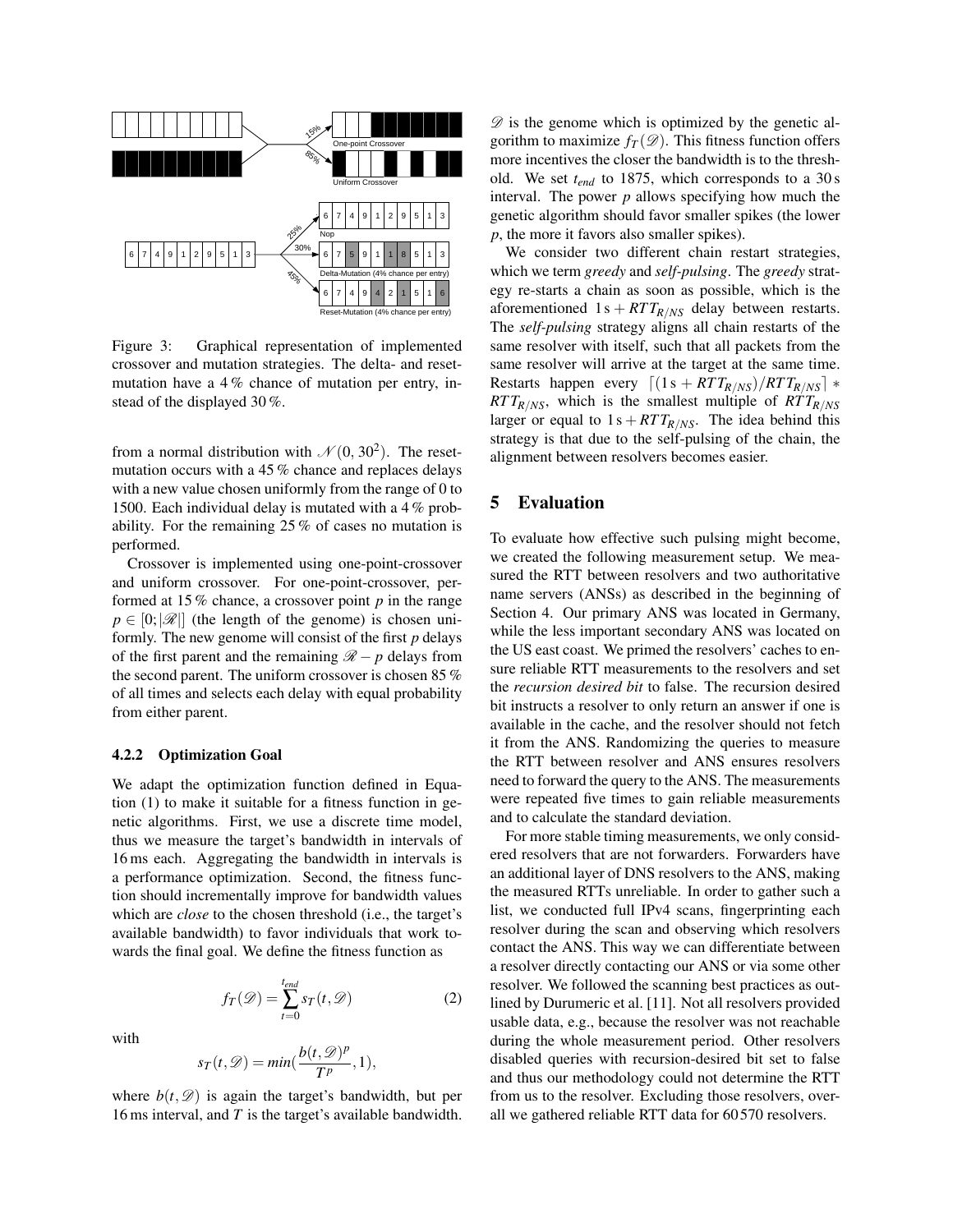We can evaluate this approach by checking how well the evolutionary algorithm performs while finding a solution. Completing the genetic algorithm is expensive, due to the high number of resolvers. The genetic model parallelizes well and can use all available CPUs. This allows calculating the model using 24 cores of a Xeon E5- 2667 server in two hours. Our genetic algorithm stops after 5000 iterations, which we found to be sufficient to converge on a good solution.

After the genetic algorithm terminated, we relate the performance of its output (i.e., the best individual) with the naive attack in which all chains starts immediately (all  $d<sub>R</sub>$  are 0). [Figure 4](#page-7-1) compares the packet rates the attacker sends (upper graphs) and the victim receives (lower graphs) for the naive approach (left), the genetic algorithm with  $p = 2$  (middle) and  $p = 8$  (right).

Estimating absolute bandwidth numbers, such as kbit/s, is very hard, as it depends on the multiple factors we do not control or left undefined in our setup. Different factors are the length of the domain name, EDNS support and options used by the resolvers, and the chosen transport protocol (UDP or TCP). We therefore specify the bandwidth in queries per second  $(q/s)$ . A short DNS query (no EDNS, using UDP) requires roughly 100 B to transmit including the inter-packet gap of Ethernet.

While the naive approach also shows some pulsing behavior (due to resolvers sharing similar *RT TR*/*NS*), (i) the pulses decay after a few seconds, and (ii) the naive solution requires the attacker to start all chains virtually simultaneously—which is unrealistic in practice. In contrast, the solutions found by the genetic algorithm are practical, i.e., require a reasonably constant sending rate from the attacker. This is a positive side effect of this approach, even though the fitness function actually does not favor a uniform attacker bandwidth. Furthermore, the genetic algorithm creates slightly larger and significantly more steady spikes than the naive approach. This effectively means that an attacker can create reoccurring pulses that are 14 times higher than its average sending rate.

The original temporal lensing experiment and results are quite different. We showed that temporal lensing is viable with a high attacker bandwidth and very low perresolver bandwidths. Rasti et al. [\[24\]](#page-9-0) only achieved high  $(> 10)$  amplification rates if both (i) the attacker's maximum bandwidth is severely restricted  $(< 10000 q/s)$  and (ii) the maximum bandwidth to any resolver is at least 100 times larger compared to our setup. Given an identical per-resolver bandwidth of  $1 q/s$  in both experiments, we achieve a factor of 14 while Rasti et al. report no amplification. As such our experiment improves results given many more resolvers and lower per-resolver bandwidths.

Finally, we compared the performance of the greedy

restart compared to self-pulsing. Self-pulsing has longer pauses between restarts, reducing the overall average bandwidth by 5.4 %. We noticed little influence on the genetic algorithm between those two strategies. The naive approach profited slightly from this change, as the naturally occurring pulses are amplified, due to the consistent alignment between chains of different resolvers. In the greedy approach, the alignment between chains of different resolvers becomes distorted over time and flattens the occurring pulses.

## 6 Discussion

We discuss the limitations and how our model could be extended to improve the shortcomings. Our first simplification concerns the time model we use. We assumed all measured times are constant and based on that decision chose a discrete time model. Network packets experience jitter resulting in varying RTT values. This can be modeled by using a probabilistic model. Instead of assigning a single time to each packet, the packet is represented as a probability distribution of when it arrives.

A second limitation regards redundancy in DNS. DNS requires at least two authoritative name servers (ANSs) configured for a zone and resolvers are free to choose between all available ANSs. If the primary ANS is under full control, both configured ANSs could use the same IP, thus the same machine, and reduce this uncertainty.

If the primary ANS is a hosted service, the hoster will have multiple physical machines configured. Measurements of the server selection algorithm [\[21,](#page-9-11) [31\]](#page-9-12) have shown that most resolvers prefer the most responsive (i.e., lowest RTT) ANS but most will use even the slower ANSs for some fraction of all queries. Resolvers use it to re-check the RTT of all available ANSs. This makes it impossible to predict exactly when a packet arrives at the target ANS, as the resolver might use a different ANS.

A general solution to combat the uncertainty of timing is to have re-synchronization points. At these points, the attacker stops sending queries to the resolvers and waits. This ensures that in-flight queries of resolvers will be received and cache entries can time out. After some time, the attacker can restart the attack, which will be identical to the initial attack. Additionally, this allows an attacker to re-use the computed delay values, as the timings simply repeat.

Lastly, our genetic algorithm implementation so far has only optimized the initial delays. We have discussed greedy and self-pulsing strategies to restart the chains. Ideally, the timing between restarts of the chain could be optimized as well. Other values might yield better results, especially if the wait time is calculated for every restart. However, optimizing the restart times would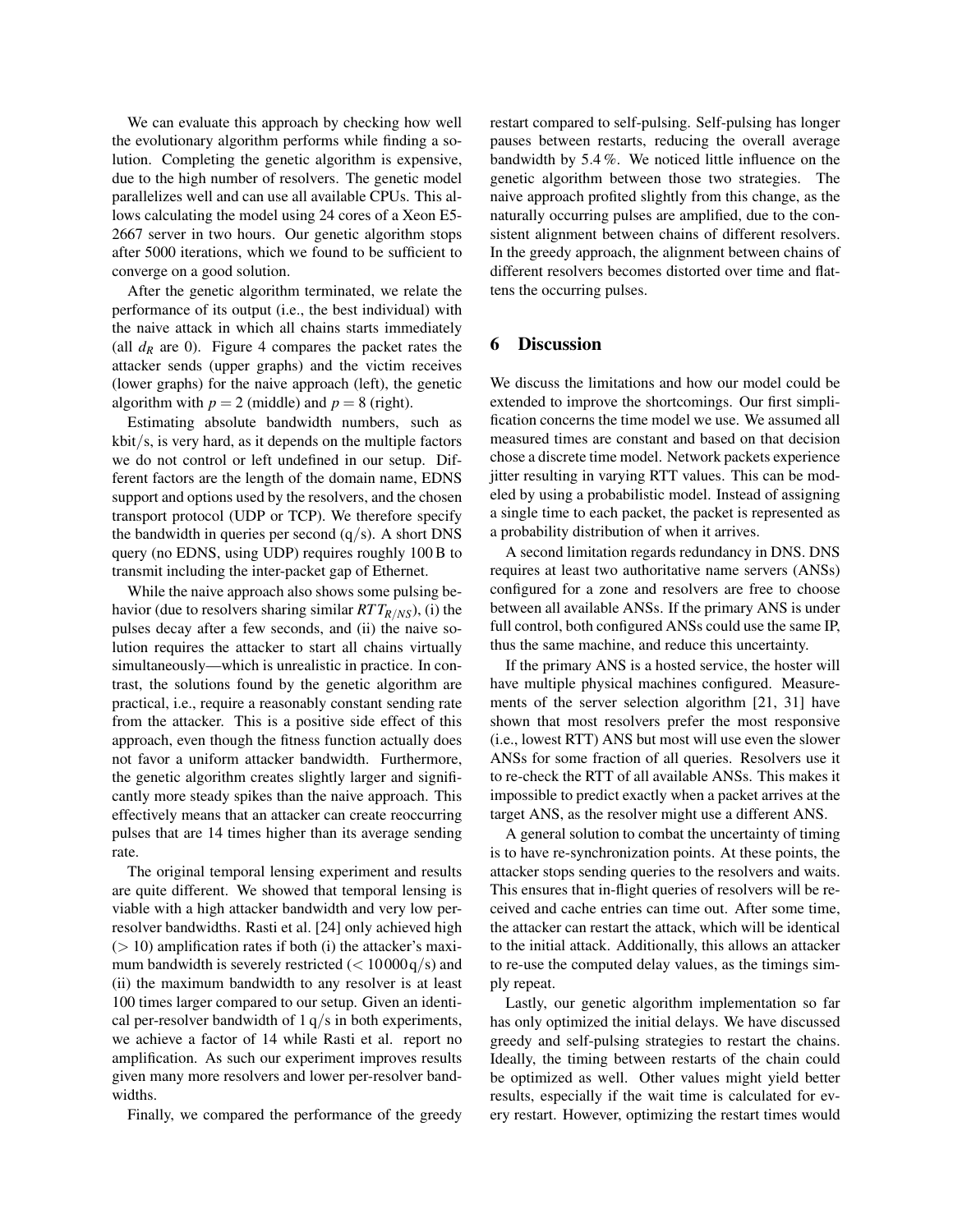

<span id="page-7-1"></span>Figure 4: Bandwidth comparison of the genetic algorithm's solutions compared to a naive one, which starts all chains as soon as possible. The upper graphs are the outgoing bandwidth of the attacker, while the lower graphs are the incoming bandwidth of the target. The time values between attacker and target graphs are independent and start at zero on the first packet sent or received.

multiply the dimensions in our search space and would require more advanced strategies to scale.

# <span id="page-7-0"></span>7 Countermeasures

Our attack consists of the three parts (i) pulsing (ii) temporal lensing and (iii) CNAME-chains. There are different countermeasures applicable for each of the parts.

## 7.1 Pulsing and Packet Loss

Common TCP variants, like TCP Reno [\[1\]](#page-8-4) and Cubic [\[25\]](#page-9-6), use packet loss as the main congestion signal. Previous work [\[12,](#page-8-11) [16,](#page-8-1) [30\]](#page-9-13) proposed randomizing the retransmission timeout (RTO) and extending buffer sizes [\[27\]](#page-9-14).

Pulsing has the most detrimental effect, if the attacker is synchronized with the victim. Causing packet loss on every retransmission effectively stalls the connection. Randomizing the RTO prohibits the attacker from being synchronized, thus reducing the effects.

Larger buffers will cause less packet loss, all else being equal. Extending buffers requires hardware changes to the network routers which makes it costly. The additional buffer space might be used by the existing flows, thus negating the effect. It can even increase the RTT for flows, thus having a negative effect under normal operations.

There are TCP algorithms, which use other feedback mechanisms as their congestion signal; an older variant of it being TCP Vegas [\[4\]](#page-8-12). However, TCP Vegas is being suppressed by algorithms with loss-based congestion control. Recently TCP BBR [\[6,](#page-8-13) [7\]](#page-8-14), short for bottleneck bandwidth and RTT, was presented, which uses RTT information as congestion signal. TCP BBR ignores packet loss up to a threshold, thus being more resilient to slight packet loss.

The second problem of TCP is the head-of-line blocking it creates after packet loss. This does not necessarily affect the throughput by much, but the end-to-end latency. Where applicable, for example with HTTP requests, connections with true multiplexing help. One candidate for this is QUIC [\[3\]](#page-8-15). It can use UDP and multiplexes requests and responses through the UDP connection. Packet loss here will only affect the data where a packet was lost.

## 7.2 Temporal Lensing

Temporal lensing requires precise timing information between all involved hosts. Any disturbance, such as network jitter, will make the attack less effective. Jitter could be introduced by the network routers. Care needs to be taken, that packets of the same flow do not overtake each other, as such, having a constant jitter per flow 5-tuple would work [\[24\]](#page-9-0).

Another approach would be to introduce the jitter on the DNS servers. This would not be a generic solution, as other kinds of reflectors can be used, but it would not have the problem of packets overtaking each other.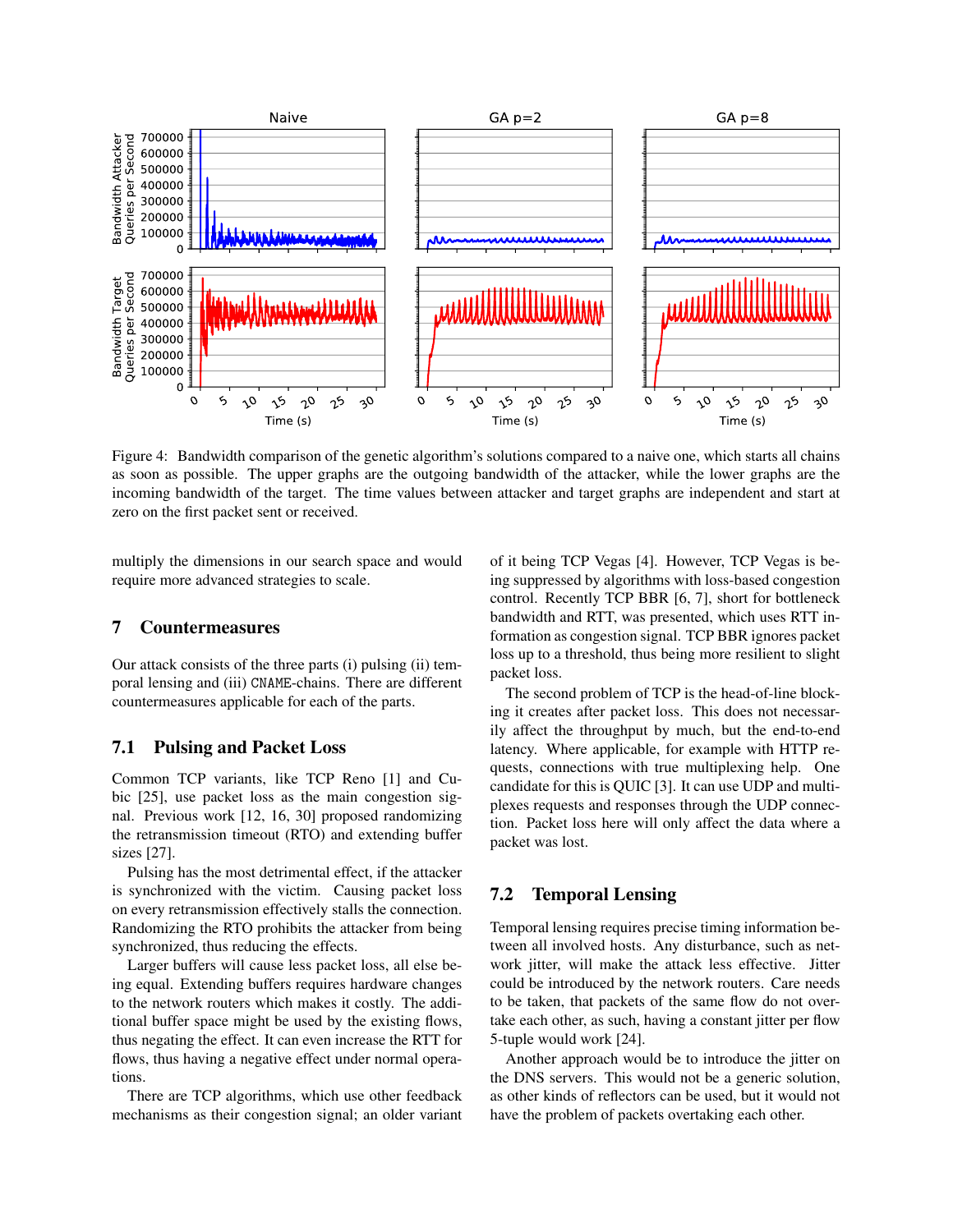The problem with artificial jitter is, that it unnecessarily slows down all applications on the Internet. It forces higher memory and CPU consumption as packets have to be stored and re-scheduled for later processing.

#### 7.3 DNS and CNAME-Chains

Countermeasures against CNAME-chains as presented in [\[5\]](#page-8-0) also apply here. These can be summarized into preventative measures and mitigation ones. Authoritative name servers could prevent loading zones with too long chains. Since this is not forbidden by the DNS specification, this is more a solution for managed DNS hosting providers.

Resolvers should not follow CNAME-chains too long. This does not prevent the amplification, but at least reduces its impact. Benign chains are only up to nine elements, which is the shortest supported length of common resolvers [\[5,](#page-8-0) [23\]](#page-9-9). In contrast, some resolvers support lengths of up to 33 elements. These resolvers provide a huge amplification potential which can be reduced without impacting deployed DNS setups. Resolvers might also consider minimal Time-to-Live (TTL) for DNS records, such that caching can take effect for reducing the number of queries. However, there are legitimate reasons to use low TTL values, such as load balancing, so this is also not a general purpose solution.

## 8 Conclusions

Recurrent pulsing provides a new way of performing distributed denial-of-service attacks against TCP connections. Leveraging a DNS application-layer amplification attack allows for traffic pulses 14 times higher than the average attacker bandwidth, while creating thousands of low bandwidth and hard to block flows.

We developed a genetic algorithm to solve the challenge of coordinating an attack between tens of thousands of reflectors, while still being efficiently computable. Our implementation shows the feasibility of launching this attack and the high amplification ratio achievable.

We present a wide range of potential countermeasures ranging from changes to networking equipment, like larger buffer sizes, over protocol design, such as different TCP algorithms, to DNS specific countermeasures.

In the future, we want to extend our implementation by building a more realistic network model, which can factor in jitter. By giving the attacker more control over when chain restarts happen, we likely can improve the pulsing factor.

## Acknowledgment

We thank our anonymous reviewers whose useful comments helped us improving the quality of our paper. This work was supported by the German Federal Ministry of Education and Research (BMBF) through funding for the BMBF project 16KIS0656 (CAMRICS).

#### References

- <span id="page-8-4"></span>[1] ALLMAN, M., PAXSON, V., AND BLANTON, E. TCP congestion control. Tech. rep., RFC Editor, 2009.
- <span id="page-8-2"></span>[2] ALLMAN, M., PAXSON, V., AND STEVENS, W. R. TCP congestion control. Tech. rep., RFC Editor, 1999.
- <span id="page-8-15"></span>[3] BISHOP, M. Hypertext transfer protocol (http) over quic. Internet-Draft draft-ietf-quic-http-12, IETF Secretariat, May 2018.
- <span id="page-8-12"></span>[4] BRAKMO, L. S., O'MALLEY, S. W., AND PETERSON, L. L. TCP vegas: New techniques for congestion detection and avoidance. In *Proceedings of the ACM SIGCOMM '94 Conference on Communications Architectures, Protocols and Applications* (1994).
- <span id="page-8-0"></span>[5] BUSHART, J., AND ROSSOW, C. DNS Unchained: Amplified Application-Layer DoS Attacks Against DNS Authoritatives. In *Proceedings of the 21th International Symposium on Research in Attacks, Intrusions and Defenses* (Sept. 2018).
- <span id="page-8-13"></span>[6] CARDWELL, N., CHENG, Y., GUNN, C. S., YEGANEH, S. H., AND JACOBSON, V. BBR: congestion-based congestion control. *Commun. ACM* (2017).
- <span id="page-8-14"></span>[7] CARDWELL, N., CHENG, Y., YEGANEH, S., AND JACOBSON, V. Bbr congestion control. Internet-Draft draft-cardwell-iccrgbbr-congestion-control-00, IETF Secretariat, July 2017.
- <span id="page-8-7"></span>[8] Censys DNS lookup full IPv4, Apr. 2017. [https://censys.](https://censys.io/data/53-dns-lookup-full_ipv4) [io/data/53-dns-lookup-full\\_ipv4](https://censys.io/data/53-dns-lookup-full_ipv4).
- <span id="page-8-8"></span>[9] Creative Commons Attribution-ShareAlike 3.0 Unported, May 2018. [https://creativecommons.org/licenses/by-sa/](https://creativecommons.org/licenses/by-sa/3.0/) [3.0/](https://creativecommons.org/licenses/by-sa/3.0/).
- <span id="page-8-5"></span>[10] DAGON, D., ANTONAKAKIS, M., DAY, K., LUO, X., LEE, C. P., AND LEE, W. Recursive DNS architectures and vulnerability implications. In *Proceedings of the Network and Distributed System Security Symposium* (2009).
- <span id="page-8-6"></span>[11] DURUMERIC, Z., WUSTROW, E., AND HALDERMAN, J. A. Zmap: Fast internet-wide scanning and its security applications. In *Proceedings of the 22th USENIX Security Symposium* (2013).
- <span id="page-8-11"></span>[12] EFSTATHOPOULOS, P. Practical study of a defense against lowrate tcp-targeted dos attack. In *Proceedings of the 4th International Conference for Internet Technology and Secured Transactions* (2009).
- <span id="page-8-10"></span>[13] EIBEN, A. E., AND SMITH, J. E. *Introduction to Evolutionary Computing*. Natural Computing Series. Springer, 2015.
- <span id="page-8-3"></span>[14] FLOYD, S. Highspeed TCP for large congestion windows. Tech. rep., RFC Editor, 2003.
- <span id="page-8-9"></span>[15] KÜHRER, M., HUPPERICH, T., BUSHART, J., ROSSOW, C., AND HOLZ, T. Going wild: Large-scale classification of open DNS resolvers. In *Proceedings of the 2015 ACM Internet Measurement Conference* (2015).
- <span id="page-8-1"></span>[16] KUZMANOVIC, A., AND KNIGHTLY, E. W. Low-rate TCPtargeted denial of service attacks: the shrew vs. the mice and elephants. In *Proceedings of the ACM SIGCOMM 2003 Conference on Applications, Technologies, Architectures, and Protocols for Computer Communication* (2003).